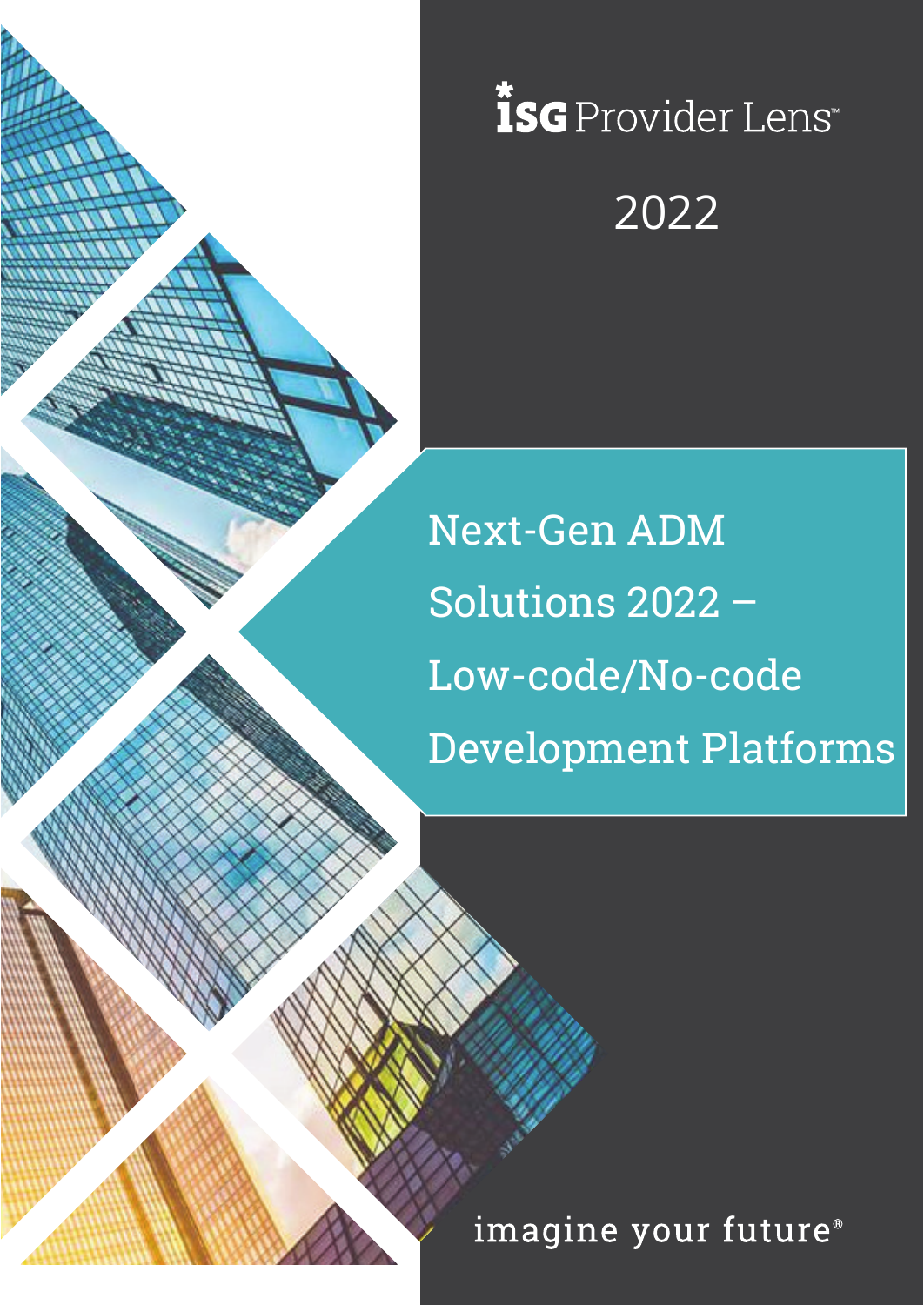ISG (Information Services Group) (Nasdaq: III) is a leading global technology research and advisory firm. A trusted business partner to more than 800 clients, including more than 75 of the world's top 100 enterprises, ISG is committed to helping corporations, public sector organizations, and service and technology providers achieve operational excellence and faster growth. The firm specializes in digital transformation services, including automation, cloud and data analytics; sourcing advisory; managed governance and risk services; network carrier services; strategy and operations design; change management; market intelligence and technology research and analysis. Founded in 2006, and based in Stamford, Conn., ISG employs more than 1,300 digital-ready professionals operating in more than 20 countries—a global team known for its innovative thinking, market influence, deep industry and technology expertise, and world-class research and analytical capabilities based on the industry's most comprehensive marketplace data. For more information, visit [www.isg-one.com](http://www.isg-one.com).

 $(R)$ 

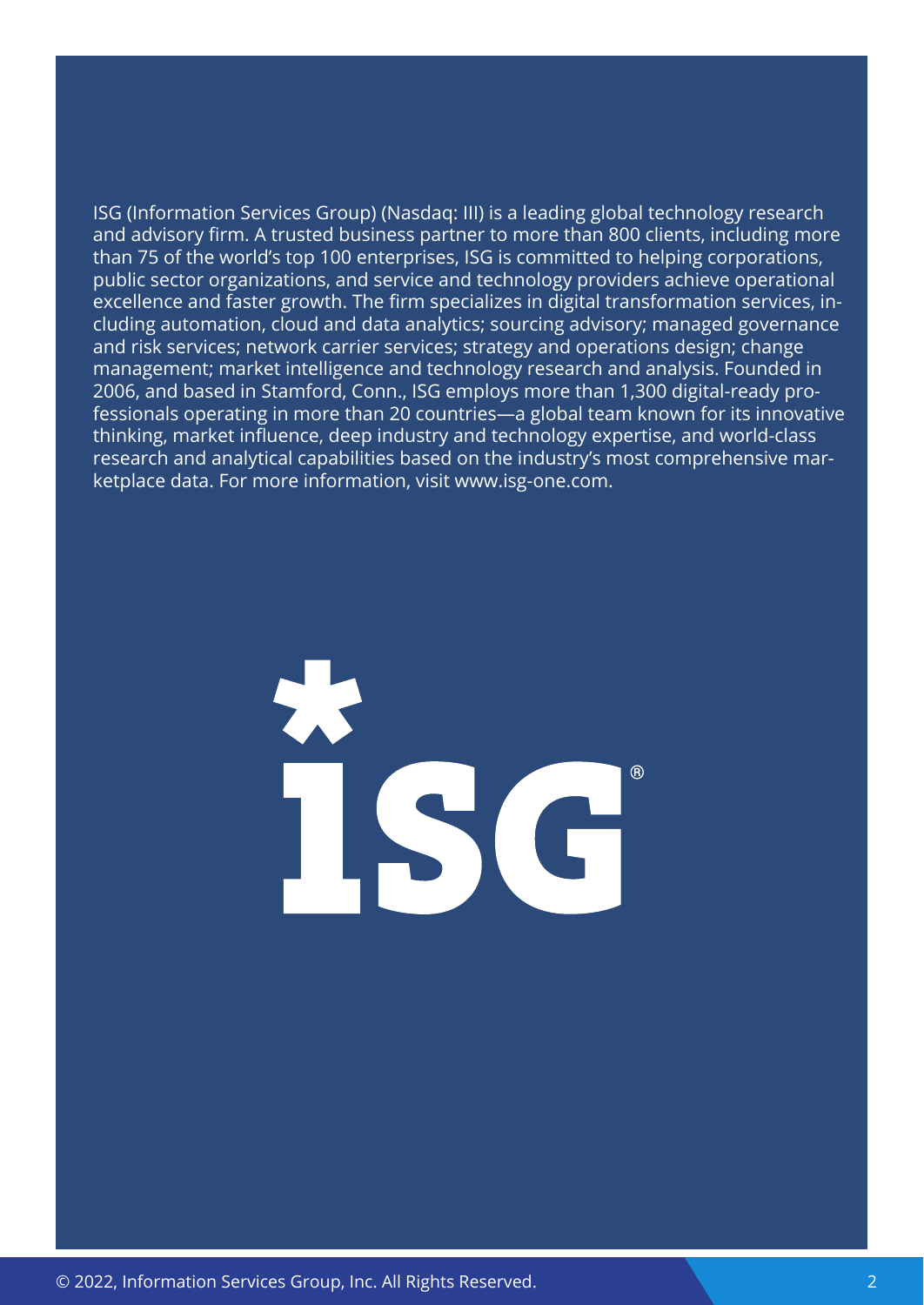#### Table of Contents

 © 2022 Information Services Group, Inc. All rights reserved. Reproduction of this publication in any form without prior permission is strictly prohibited. Information contained in this report is based on the best available and reliable resources. Opinions expressed in this report reflect ISG's judgment at the time of this report and are subject to change without notice. ISG has no liability for omissions, errors or completeness of information in this report. ISG Research™ and ISG Provider Lens™ are trademarks of Information Services Group, Inc.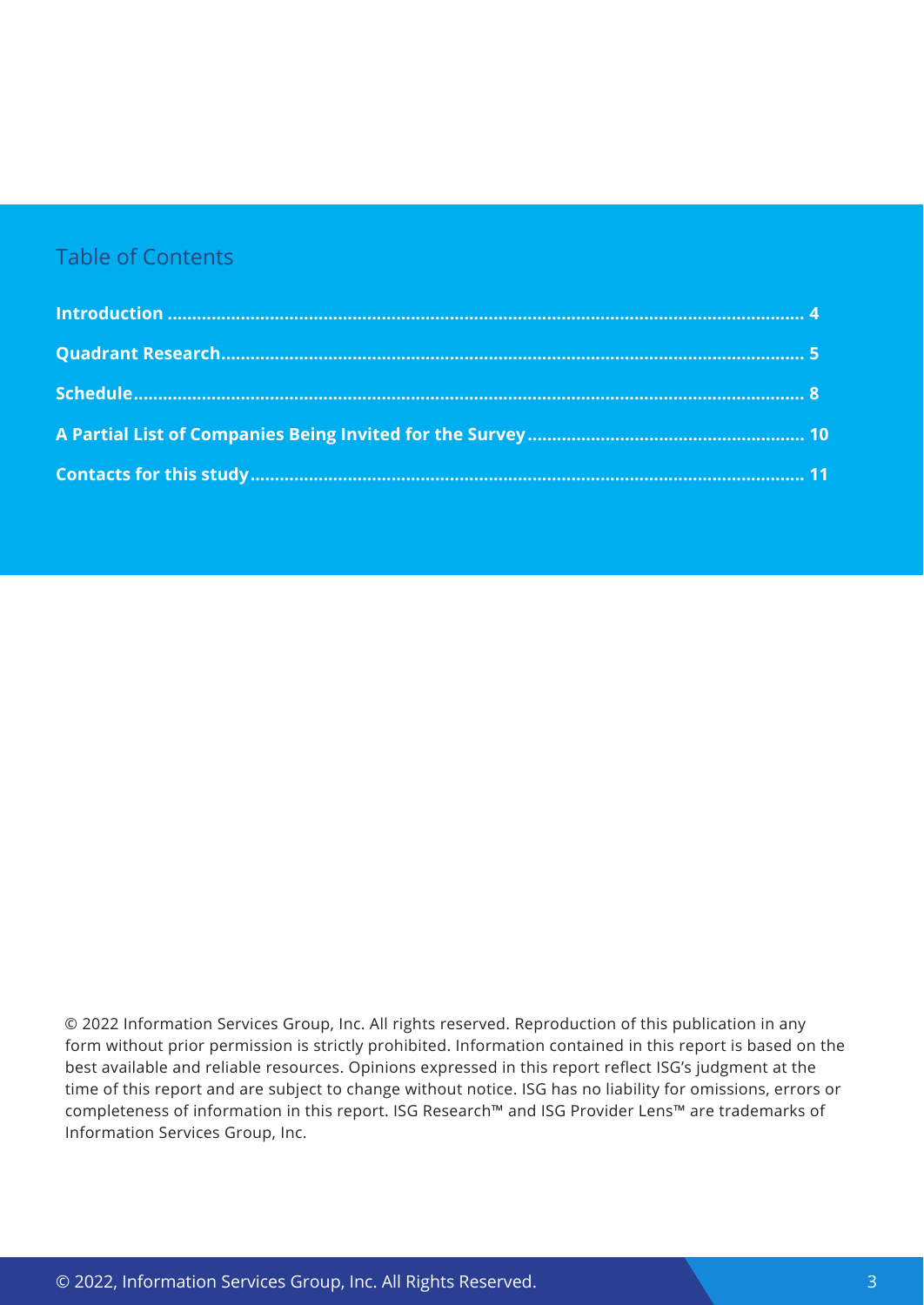### <span id="page-3-0"></span>Introduction

Low-code/no-code development platforms allow applications to be configured through tools that enable drag-and-drop composition with minimal or no coding. In the initial days, circa 2015, low-code/no-code development was positioned as a panacea for businesses that could not afford huge costs associated with tech talent or wanted to get a new application to work with their existing legacy applications without tweaking anything in their current systems.

Over the past five years, the low-code/no-code ecosystem has evolved in terms of functionalities, and the number of use cases has exponentially increased. Low-code/no-code is being adopted by forward-looking, innovation-driven and highly sophisticated enterprises. Therefore, the focus has shifted from the type of organization that should consider deploying low-code/no-code platforms to how low-code/no-code platforms can coexist with traditional development and their respective use cases.

ISG has observed an increase in the demand for rapidly adaptable, customer-facing systems of engagement, which implies that a growing percentage of enterprises and providers will adopt low-code/nocode platforms and innovate using them.

The two primary benefits of low-code/no-code development platforms are business agility and implementation simplicity. Low-code/no-code development is up to four times faster than traditional development, which can reduce the application development time from months and weeks to days and hours. Furthermore, after basic training, business users can configure low-code/no-code applications, which can reduce the dependency on technical and IT workforces. There are several secondary benefits of low-code/no-code development platforms, such as their innate ability to work with legacy IT infrastructure, decrease development, testing and maintenance costs and better cross-team collaboration.

This ISG Provider Lens™ study will offer IT decision-makers:

- **Transparency into the strengths and weaknesses of relevant software vendors**
- Guidance on scenario-based vendor selection
- Outlook on the low-code/no-code market

ISG studies serve as an essential decision-making basis for building key relationships and go-to-market considerations. ISG advisors and enterprise clients use information from these reports toevaluate the current vendor landscape for potential new engagements.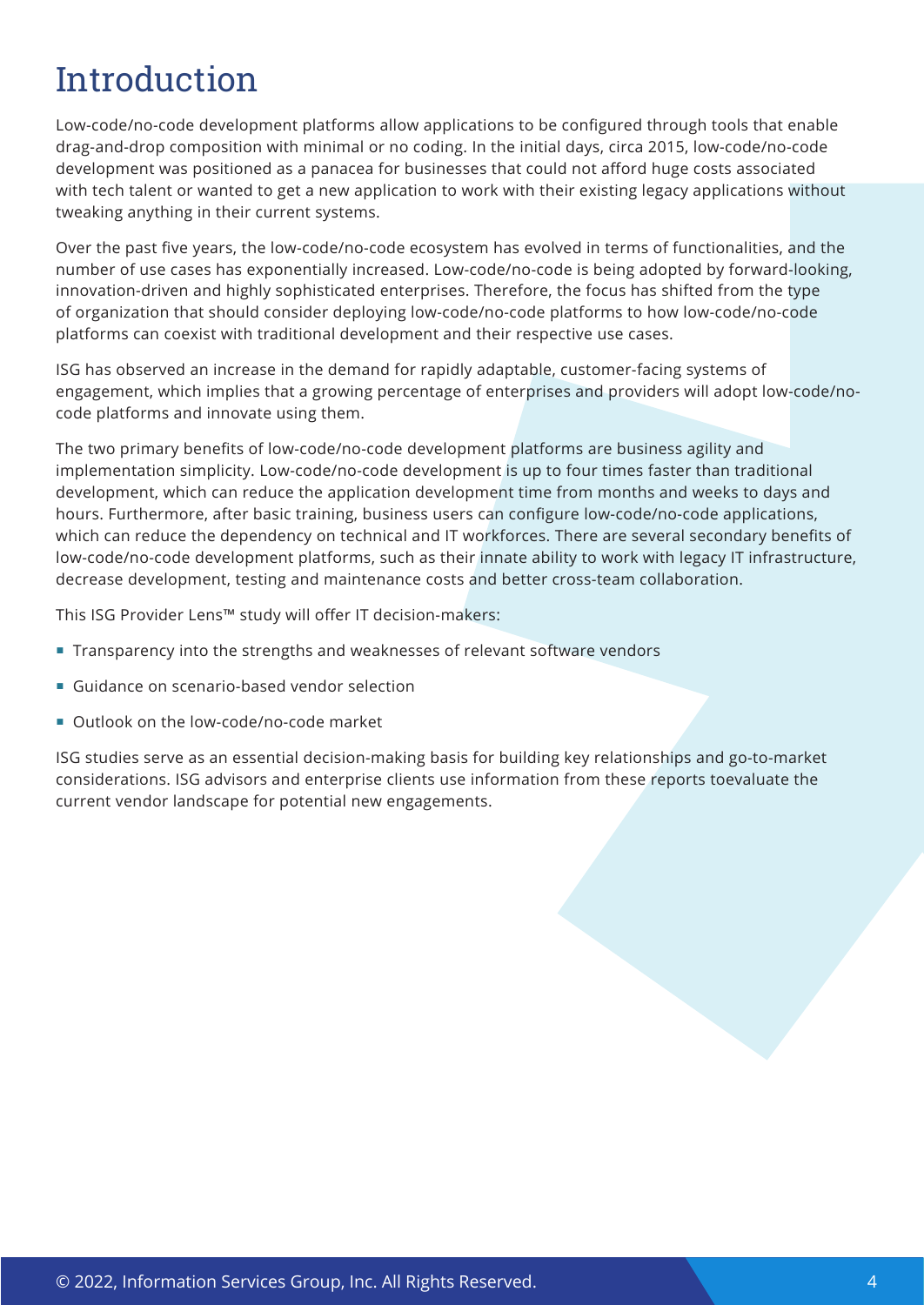### <span id="page-4-0"></span>Quadrant Research

As part of this ISG Provider Lens™ quadrant study, ISG is introducing the following quadrant(s)\* under Next-Gen ADM Solutions 2022:



Source: ISG 2022

*\*Based on the data collected during the study, the team might decide to split the above quadrant into two quadrants:* 

*1) Low-code/no-code Development Platforms for Professional Developers*

*2) Low-code/no-code Development Platforms for Citizen Developers/Business Users*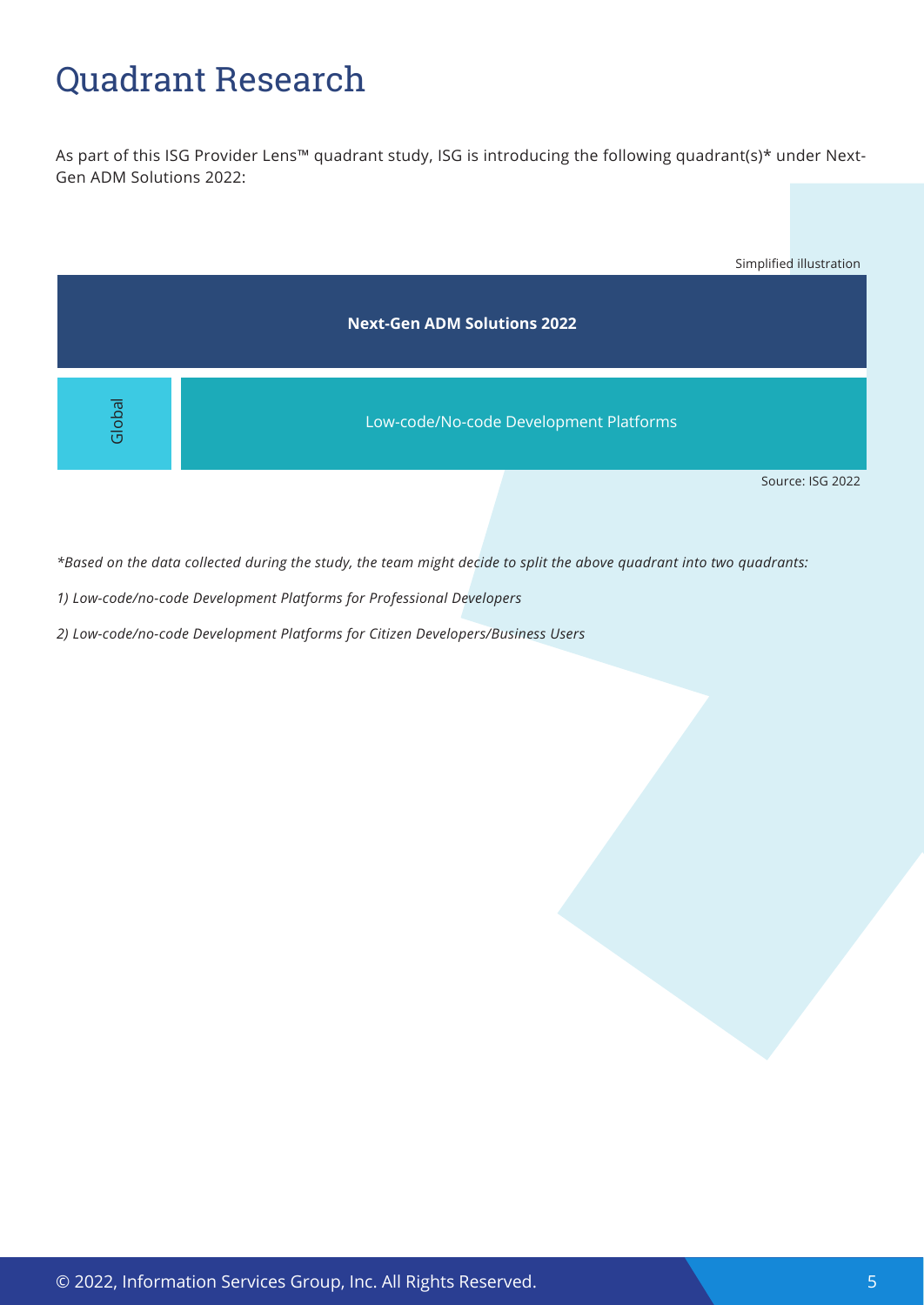### **Low-Code/No-Code Development Platforms**

This quadrant assesses global software vendors offering low-code/no-code application development platforms. Currently, there are three categories of platform players existing in the market:

- The first category is low-code vendors that offer development platforms requiring considerably less coding than full-stack development. Professional developers are the primary targets, where the underlying proposition is faster development, deployment and provisioning of applications.
- **The second category is no-code vendors offering development platforms that can configure applications** based on business logic and pre-built drag-and-drop options. Citizen developers are the primary targets, where the underlying proposition is the simplicity of usage and the innate ability to provision applications without coding knowledge.
- The third category of vendors offer a complete solution suite that includes both low-code and no-code offerings.

A low-code/no-code development platform uses a graphical user interface to set up, deliver and deploy applications. The following attributes mainly define a low-code/no-code development platform:

- Use of visual models to determine application and process logic, data models and user interfaces
- Presence of an app store populated with widgets, templates, plug-ins and APIs
- Capabilities such as social collaboration, full deployment, mobile and web development, project management, application monitoring and end-user feedback loops to support the entire application delivery lifecycle
- Built-in automated testing (performance testing), one-click deployment of apps and autoscaling capabilities to meet non-linear user demand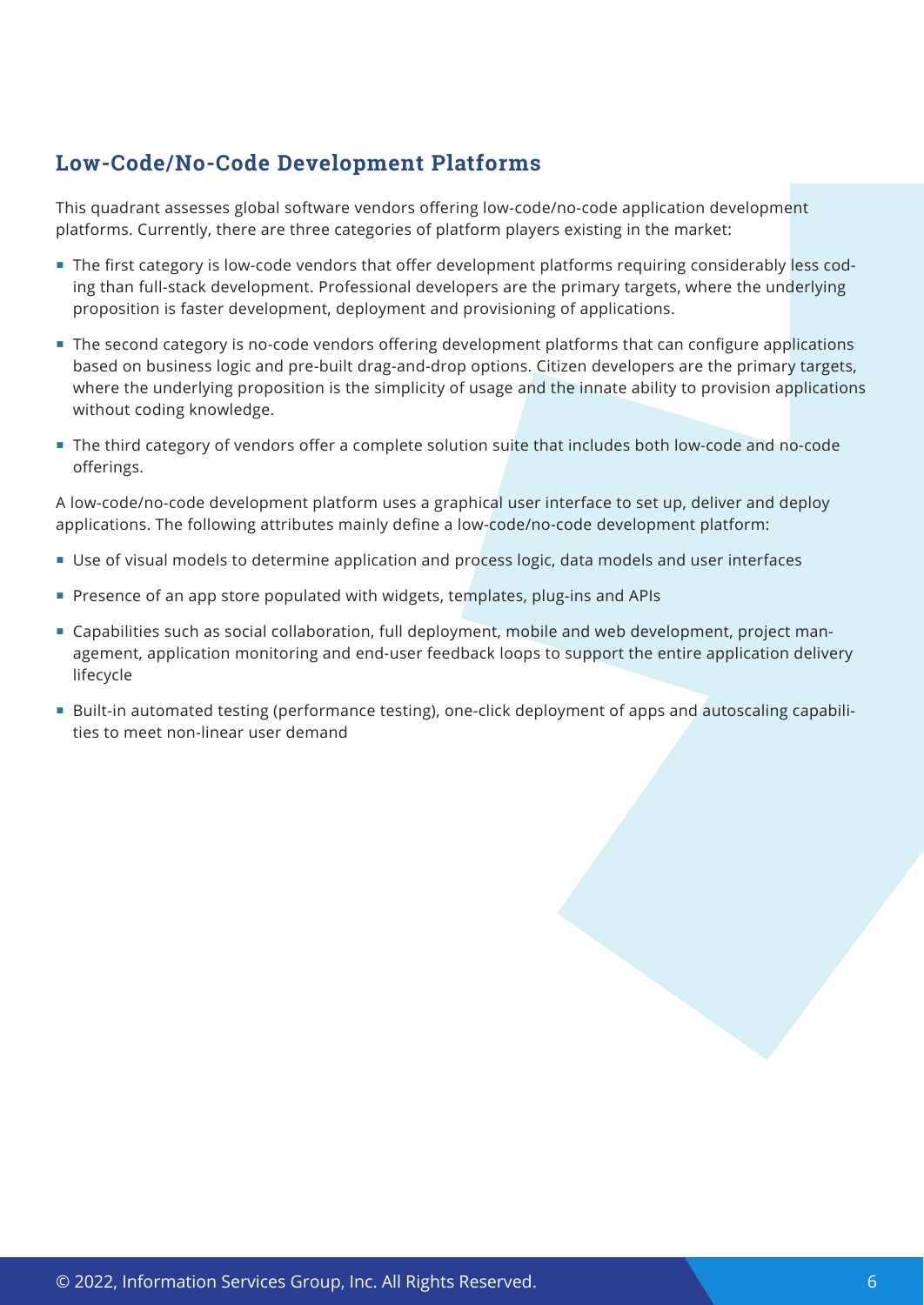#### **Eligibility criteria:**

The platform vendors will be evaluated based on:

- Number, usability and customization of drag-and-drop options
- Quality of the user interface and integrated development environment
- $\blacksquare$  Integration with third-party applications
- The simplicity of deploying apps, for example, single-click deployment, ability to work in the offline mode and browser-agnostic designs
- Hosting options, underlying architecture, app security and scalability
- **Price options (enterprise, business, individual and others), ROI, exit cost and price competitiveness**
- **Training modules and overall quality of the training program**
- Market presence in terms of the number of live users and client implementations, partnerships, brand awareness, geographic reach and financial growth
- Variety of use cases
- The versatility of the platform to cater to business users that strive for no-code, logic-based applications and to coders that look to develop complex applications by writing a short piece of code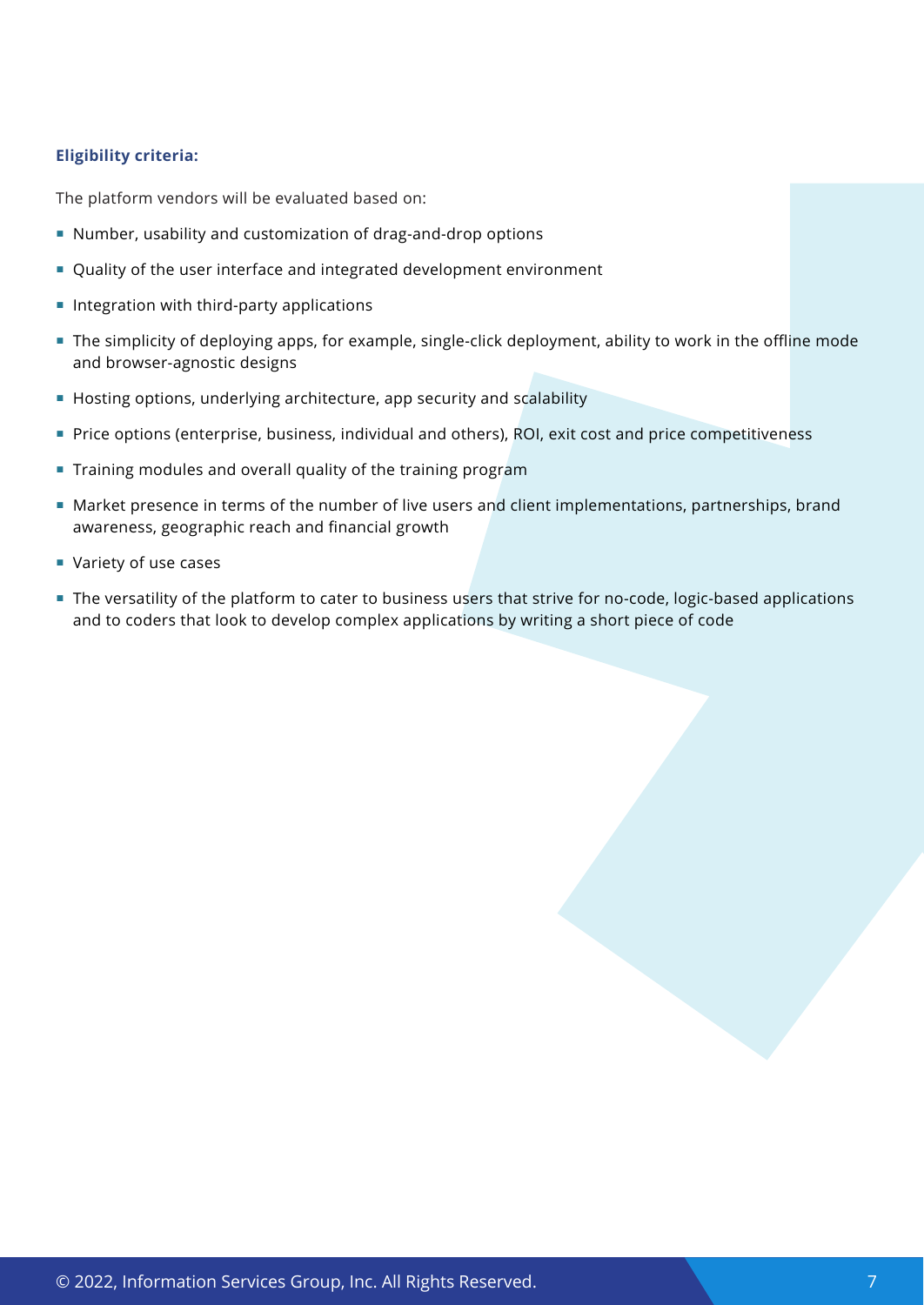## <span id="page-7-0"></span>Schedule

The research phase falls between April and August 2022, during which survey, evaluation, analysis, and validation will occur. The results will be presented to the media in **September 2022.**

| <b>Milestones</b> | <b>Beginning</b>   | End             |
|-------------------|--------------------|-----------------|
| Launch            | April 11, 2022     |                 |
| Survey Phase      | April 11, 2022     | May 16, 2022    |
| Sneak Preview     | August 10, 2022    | August 31, 2022 |
| Press release     | September 30, 2022 |                 |

Please click this [link](https://isg-one.com/docs/default-source/default-document-library/ipl_annual_plan_2022.pdf) to view/download the ISG Provider Lens™ 2022 research agenda.

#### Access to Online Portal

You can view and download the questionnaire from [here](https://iplportal.isg-one.com/login) using the credentials you have already created, or refer to the instructions provided in the invitation email to generate a new password. We look forward to your participation!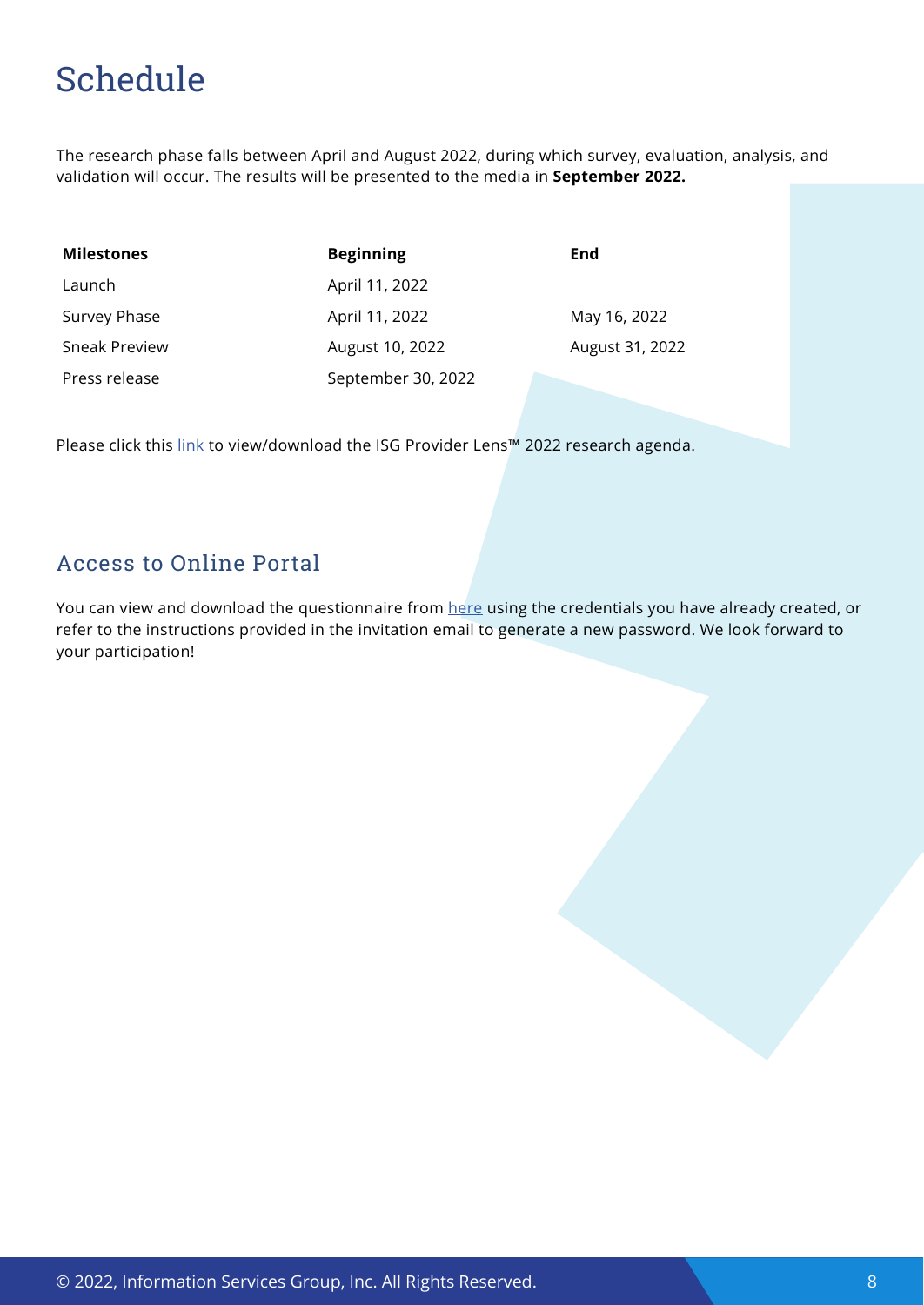#### **ISG Star of Excellence ™ – Call for nominations**

ISG Star of Excellence™ is an independent recognition of excellent service delivery based on the Voice of the Customer concept. It is a program designed by ISG to collect client feedback about software vendors' and service providers' success in demonstrating the highest standards of client service excellence and customer centricity.

The global survey is all about solutions and services associated with ISG Provider Lens™ (IPL) studies. Consequently, all ISG analysts will be continuously provided with information on the customer experience of all relevant software vendors and service providers. This information comes on top of the existing firsthand advisor feedback that IPL leverages in the context of its practitioner-led consulting approach.



Software vendors/providers are invited to **[nominate](https://isg-one.com/providers/star-of-excellence/nominate) their clients to participate**. Once the nomination has been submitted, ISG sends out an email confirmation to both sides. It is self-evident that ISG anonymizes all customer data and does not share it with third parties.

Our vision is to get Star of Excellence acknowledged as the leading industry recognition for client service excellence and to make it serve as the benchmark for measuring client sentiments.

To ensure your selected clients complete the feedback on your nominated engagement, please use the client nomination section on the Star of Excellence [website.](https://isg-one.com/providers/star-of-excellence)

We have set up an email where you can direct any questions or provide comments. This email will be checked daily; please allow up to 24 hours for a reply. Here is the email address: [Star@isg-one.com](mailto:Star@isg-one.com)

#### **Research Production Disclaimer:**

ISG collects data for the purposes of writing research and creating vendor/provider profiles. The profiles and supporting data are used by ISG advisors to make recommendations and inform their clients of the experience and qualifications of any applicable vendor/provider for outsourcing work identified by the clients. This data is collected as part of the ISG FutureSource™ process and the Candidate Provider Qualification (CPQ) process. ISG may choose only to utilize this collected data pertaining to certain countries or regions for the education and purposes of its advisors and not to produce ISG Provider Lens™ reports. These decisions will be made based on the level and completeness of the information received directly from vendors/providers and the availability of experienced analysts for those countries or regions. Submitted information may also be used for individual research projects or briefing notes that the lead analysts will write.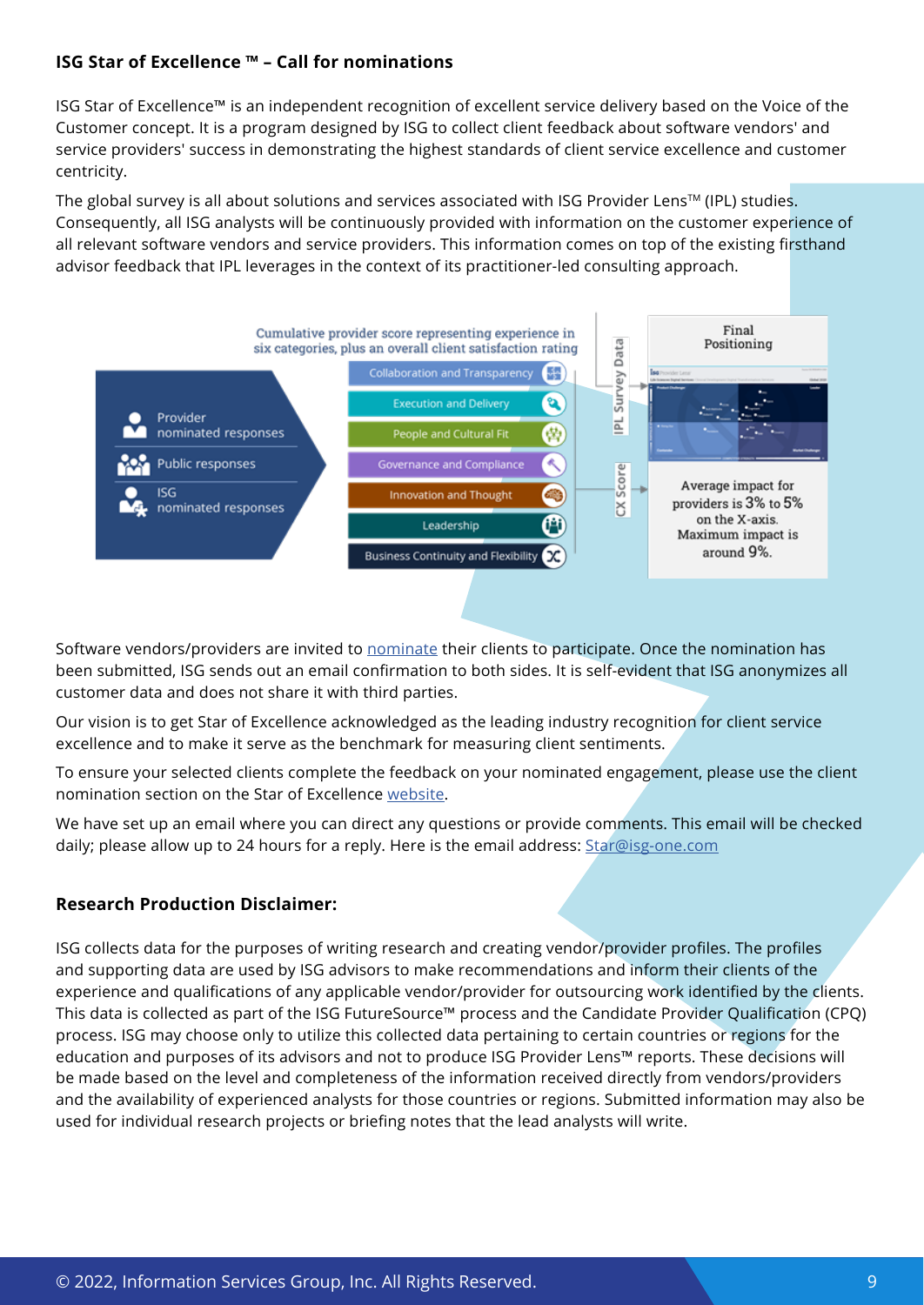### <span id="page-9-0"></span>A Partial List of Companies Being Invited for the Survey

**Are you on the list, or do you see your company as a relevant vendor missing from the list?** If so, feel free to contact us to ensure your active participation in the research phase.

| AgilePoint          | <b>HCL</b>                  | <b>Scopeland Technology</b> |
|---------------------|-----------------------------|-----------------------------|
| Airtable            | K2 (Nintex)                 | ServiceNow                  |
| AppGyver            | Kintone                     | Shopify                     |
| Appian              | Kissflow                    | <b>SIB Visions VisionX</b>  |
| Appollo Systems     | Kony (Temenos)              | Sisense                     |
| AppSheet            | Looker 7                    | Skyve Foundry               |
| Appy Pie            | Memberstack                 | Stripe                      |
| AWS Honeycode       | Mendix Technology           | Thinkwise                   |
| <b>Betty Blocks</b> | <b>Microsoft Power Apps</b> | TrackVia                    |
| Bpmionline          | Newgen Software             | Umso (formerly Landen)      |
| <b>Bubble</b>       | Notion                      | Unqork                      |
| Carrd               | Oracle                      | Voiceflow                   |
| Caspio              | Outgrow                     | Wavemaker                   |
| Claris FileMaker    | OutSystems                  | Wix Editor X                |
| Creatio             | Payhere                     | Yellowfin 9                 |
| <b>DWkit</b>        | Pega                        | Zapier                      |
| GeneXus             | ProntoForms                 | Zoho Creator                |
| Glide               | Quickbase                   | Zudy Vinyl                  |
| Google AppSheet     | Robocoder Rintagi           |                             |
| Gumroad             | Salesforce Lightning        |                             |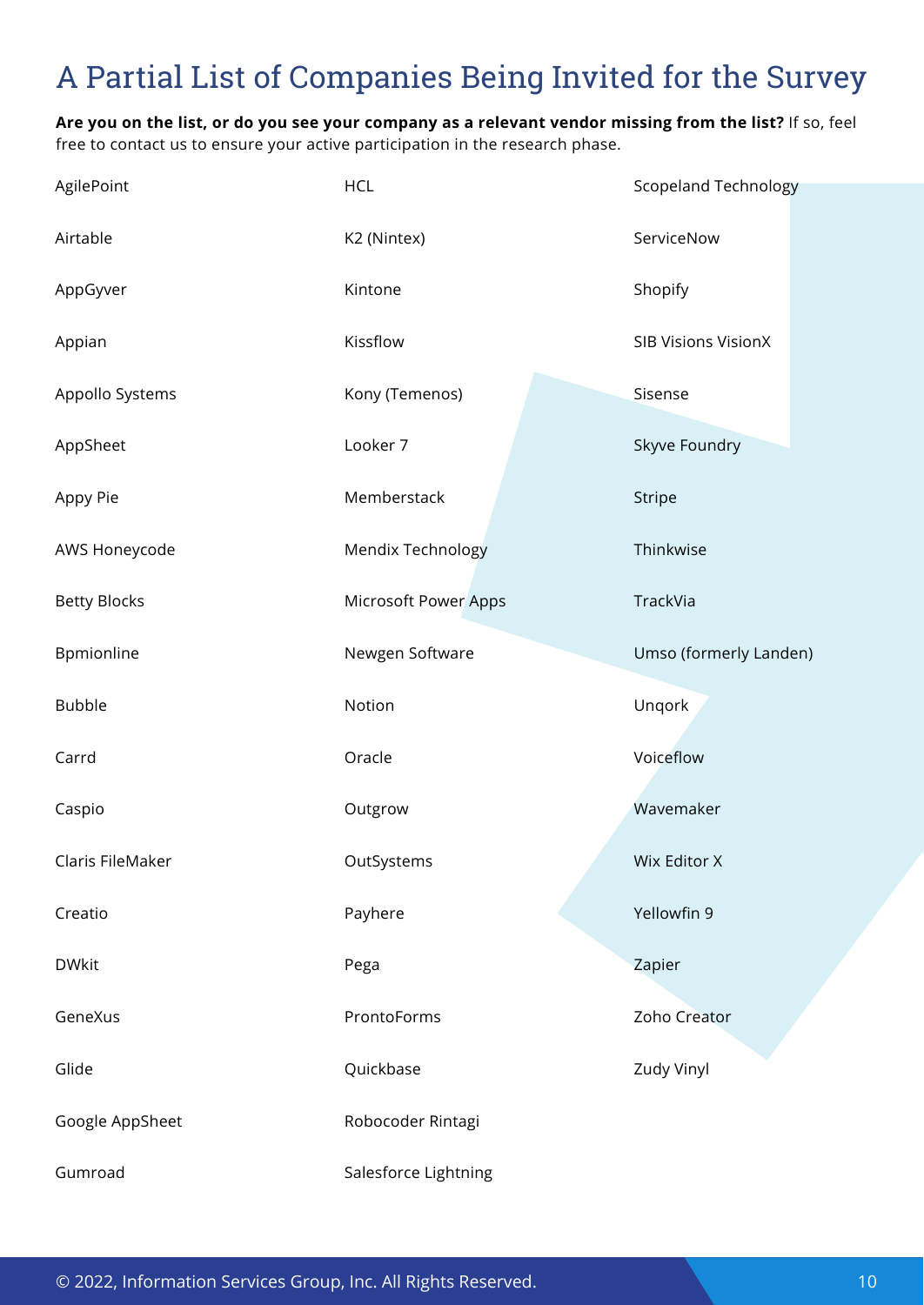## <span id="page-10-0"></span>Contacts for this study



Ashish Chaturvedi Principal Analyst and Lead Author, Global



Maharshi Pandya Research Analyst.



Global Project Manager

#### **Do you need any further information?**

If you have any questions, please do not hesitate to contact us at **ISG.ProviderLens@isg-one.com**.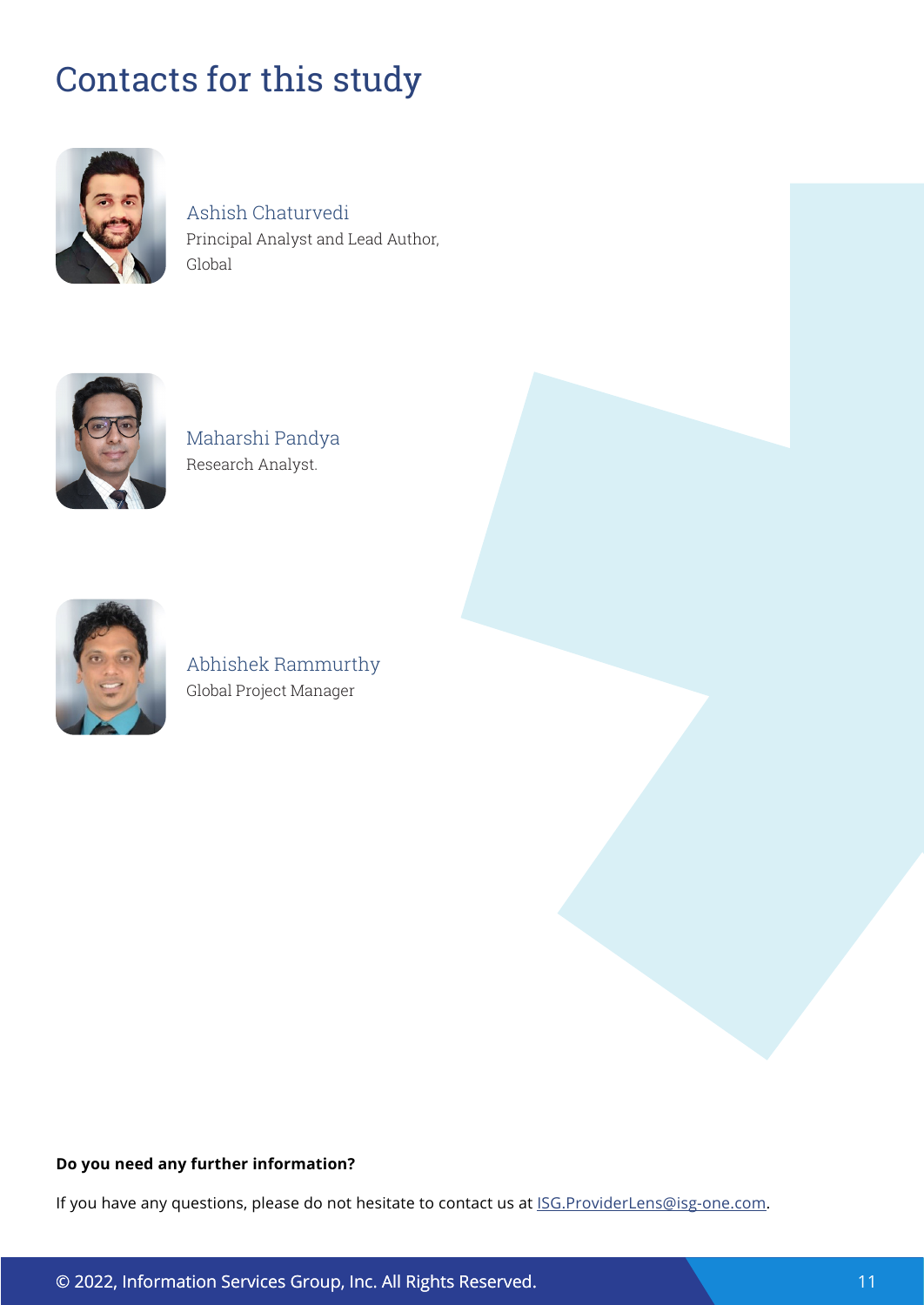### ISG Provider Lens™ QCRT Program Description

ISG Provider Lens™ offers market assessments incorporating practitioner insights, reflecting regional focus and independent research. ISG ensures advisor involvement in each study to cover the relevant market details aligned to the respective service lines/technology trends, software vendor presence and enterprise context. ISG has expert thought leaders and respected advisors who know each region's provider portfolios, offerings, enterprise requirements and market trends. Three advisors participate in each study's Quality & Consistency Review Team (QCRT). The QCRT ensures that each study reflects ISG advisors' experience in the field, which complements the analysts' primary and secondary research. ISG advisors participate in each study as part of the QCRT group and contribute at different levels, depending on their availability and expertise.

The QCRT advisors:

- help define and validate quadrants and questionnaires
- advise on service providers' inclusion and participate in briefing calls
- **EX give their perspectives on service provider ratings and review report drafts**

The ISG Provider Lens™ QCRT program helps round out the research process, supporting comprehensive research-focused studies.